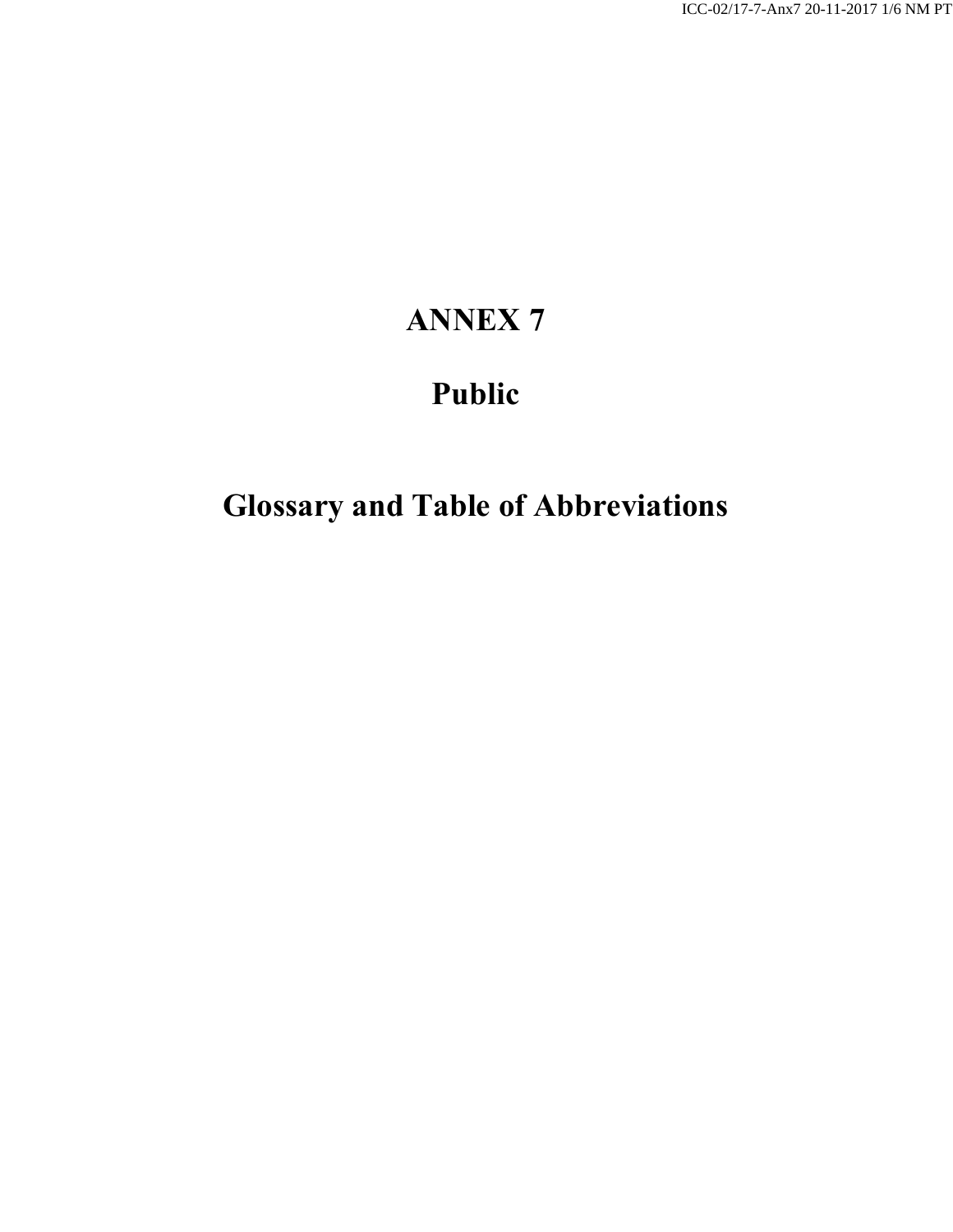#### **GLOSSARY AND TABLE OF ABBREVIATIONS**

| <b>AAN</b>     | Afghanistan Analysts Network                                                                                                                                                                                             |
|----------------|--------------------------------------------------------------------------------------------------------------------------------------------------------------------------------------------------------------------------|
| <b>ACLU</b>    | American Civil Liberties Union                                                                                                                                                                                           |
| <b>ACTED</b>   | Agency for Technical Cooperation and Development [Agence<br>d'Aide à la Coopération Technique et au Développement]                                                                                                       |
| <b>AGO</b>     | Attorney General's Office of Afghanistan                                                                                                                                                                                 |
| <b>AIHRC</b>   | Afghanistan Independent Human Rights Commission<br>(Afghanistan's national human rights institution, established<br>under the Constitution of 2004 and accredited to the<br><b>International Coordinating Committee)</b> |
| AFP            | <b>Agence France-Presse</b>                                                                                                                                                                                              |
| AK             | Assault rifle [Avtomat Kalashnikova]                                                                                                                                                                                     |
| ALP            | Afghan Local Police                                                                                                                                                                                                      |
| <b>ANA</b>     | Afghan National Army                                                                                                                                                                                                     |
| <b>ANBP</b>    | Afghan National Border Police                                                                                                                                                                                            |
| <b>ANP</b>     | <b>Afghan National Police</b>                                                                                                                                                                                            |
| <b>ANSF</b>    | <b>Afghan National Security Forces</b>                                                                                                                                                                                   |
| <b>ANSO</b>    | Afghanistan NGO Safety Office                                                                                                                                                                                            |
| <b>BBIED</b>   | Body-Borne Improvised Explosive Device                                                                                                                                                                                   |
| <b>BTIF</b>    | Bagram Theater Internment Facility                                                                                                                                                                                       |
| <b>CENTCOM</b> | <b>Central Command</b>                                                                                                                                                                                                   |
| CFC-A          | Combined Forces Command - Afghanistan                                                                                                                                                                                    |
| <b>CIA</b>     | Central Intelligence Agency                                                                                                                                                                                              |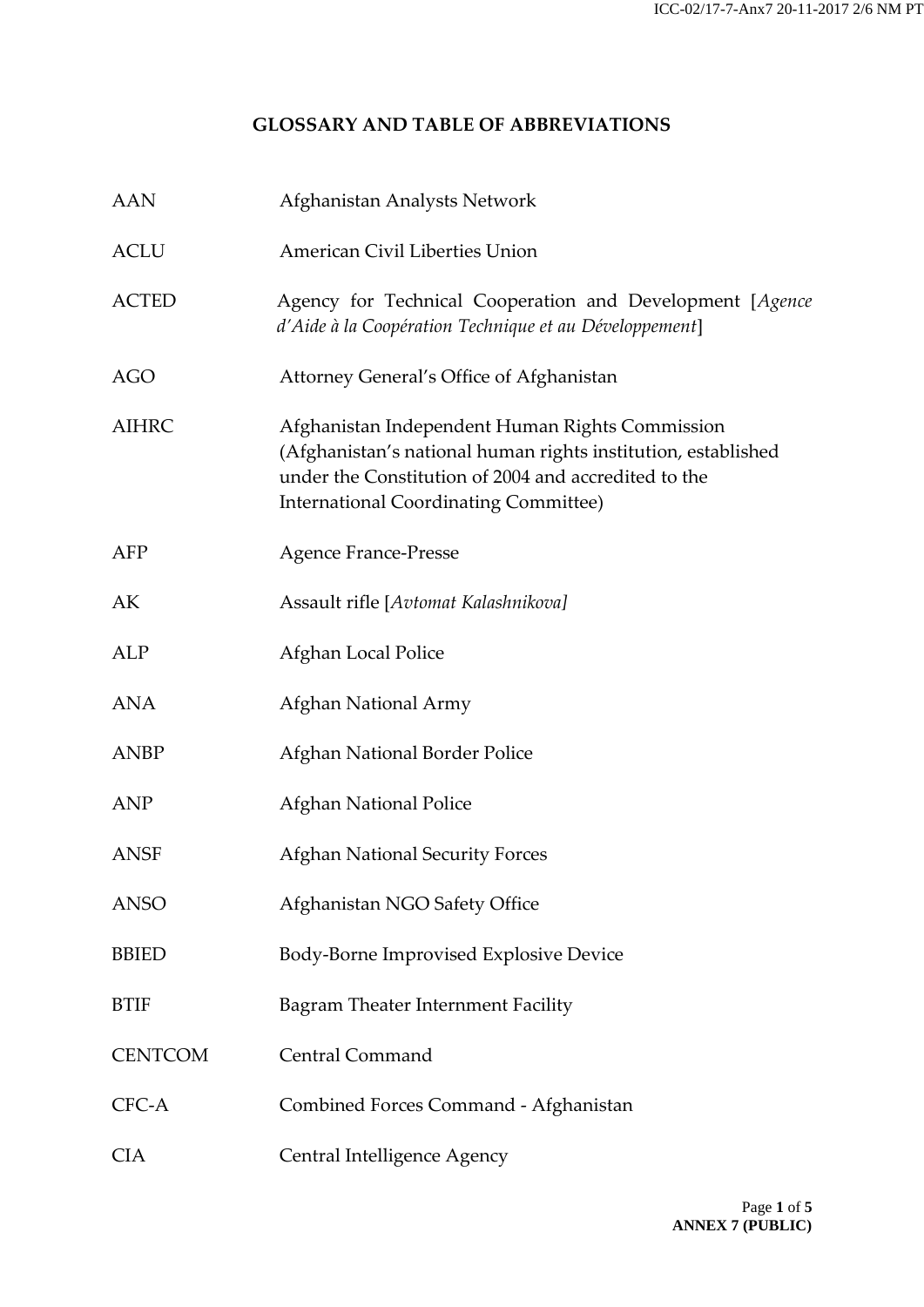| <b>CJTF</b>   | Combined Joint Task Force                                                            |
|---------------|--------------------------------------------------------------------------------------|
| <b>CTC</b>    | <b>Counter-Terrorism Center</b>                                                      |
| <b>DOD</b>    | Department of Defense                                                                |
| <b>DOJ</b>    | Department of Justice                                                                |
| <b>DWA</b>    | Department of Women's Affairs                                                        |
| <b>ECtHR</b>  | European Court of Human Rights                                                       |
| EIT           | Enhanced interrogation technique                                                     |
| <b>FATA</b>   | Federally Administered Tribal Areas (semi-autonomous tribal<br>agencies in Pakistan) |
| <b>FBI</b>    | Federal Bureau of Investigation                                                      |
| FOB           | <b>Forward Operating Base</b>                                                        |
| <b>FOIA</b>   | Freedom of Information Act                                                           |
| <b>GH</b>     | <b>Guest House</b>                                                                   |
| <b>GPRT</b>   | German Provincial Reconstruction Team                                                |
| <b>HIG</b>    | Hezb-e-Islami Gulbuddin                                                              |
| <b>HRW</b>    | Human Rights Watch                                                                   |
| HQ            | Headquarters                                                                         |
| <b>IACtHR</b> | Inter-American Court of Human Rights                                                 |
| ICG           | <b>International Crisis Group</b>                                                    |
| <b>ICRC</b>   | International Committee of the Red Cross                                             |
| <b>ICTY</b>   | International Criminal Tribunal for the former Yugoslavia                            |
| <b>IEA</b>    | Islamic Emirate of Afghanistan                                                       |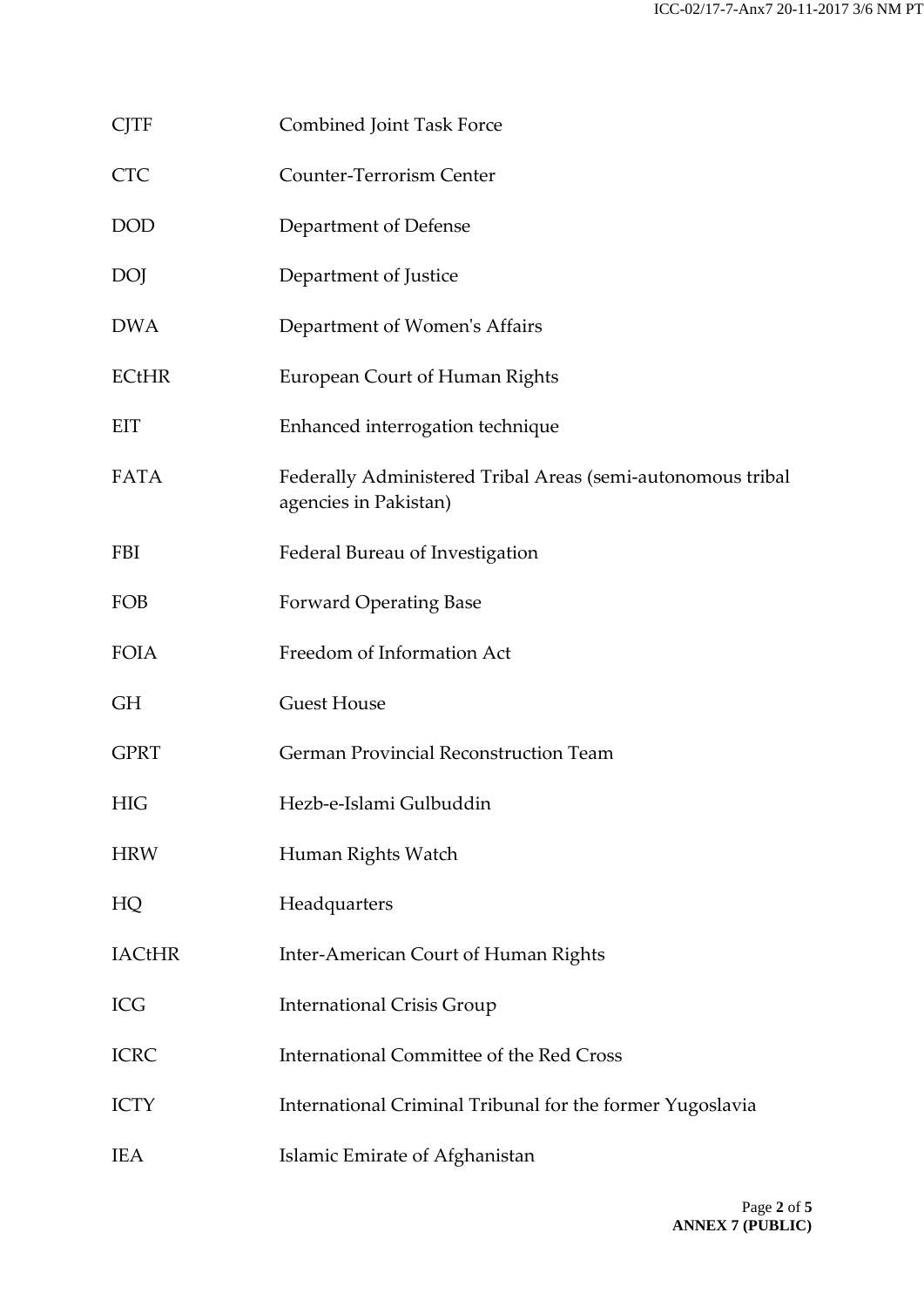| IEC | Independent Electoral Commission |
|-----|----------------------------------|
|-----|----------------------------------|

- IED Improvised Explosive Device
- IHL International humanitarian law
- ILO International Labour Organisation
- IMF International Monetary Fund
- IOM International Organisation for Migration
- IRIN Integrated Regional Information Networks
- ISAF International Security Assistance Force
- ISI Inter-Services Intelligence (Pakistan's principal intelligence agency)
- ISKP Islamic State Khorasan Province
- ISO Isolation (cell)
- MP Member of Parliament
- MSF Doctors Without Borders [*Médecins Sans Frontières*]
- NATO North Atlantic Treaty Organization
- NDS National Directorate of Security (Afghanistan's principal intelligence agency)
- NGO Non-governmental organisation
- NSC National Security Council
- OEF Operation Enduring Freedom
- OLC **Office of Legal Counsel**
- PDPA People's Democratic Party of Afghanistan
- PHR Physicians for Human Rights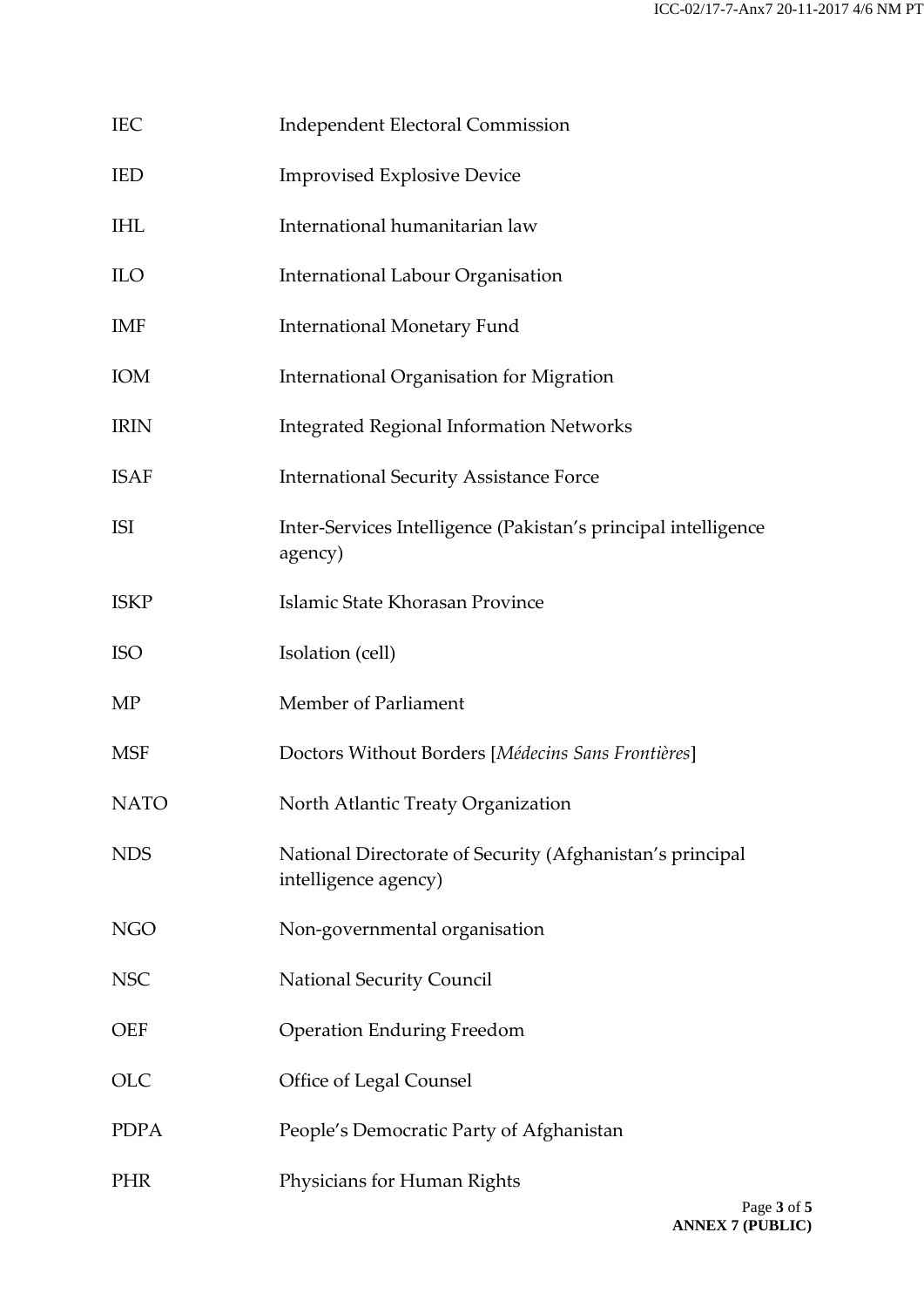| PPIED |  | Pressure Plate Improvised Explosive Device |  |  |
|-------|--|--------------------------------------------|--|--|
|       |  |                                            |  |  |

- PVC Polyvinyl chloride
- RDI Rendition, detention and interrogation
- RPG Rocket-propelled grenade
- SOFA Status of Forces Agreement
- SOP Standard Operating Procedure
- SVBIED Suicide Vehicle-Borne Improvised Explosive Device
- TJCG Transitional Justice Coordination Group
- UN United Nations
- UNAMA United Nations Assistance Mission in Afghanistan
- UNDP United Nations Development Programme
- UNDSS United Nations Department of Safety & Security
- UNGA United Nations General Assembly
- UNMACA United Nations Mine Action Centre for Afghanistan
- UNSC United Nations Security Council
- UNSG United Nations Secretary-General
- US United States of America
- USFOR-A US Forces-Afghanistan
- VBIED Vehicle-Borne Improvised Explosive Device
- Voice of Jihad The Taliban's official website, available in Pashto, Dari, English, Arabic and Urdu. [\(http://shahamat-english.com/\)](http://shahamat-english.com/)
- WITS Worldwide Incident Tracking System